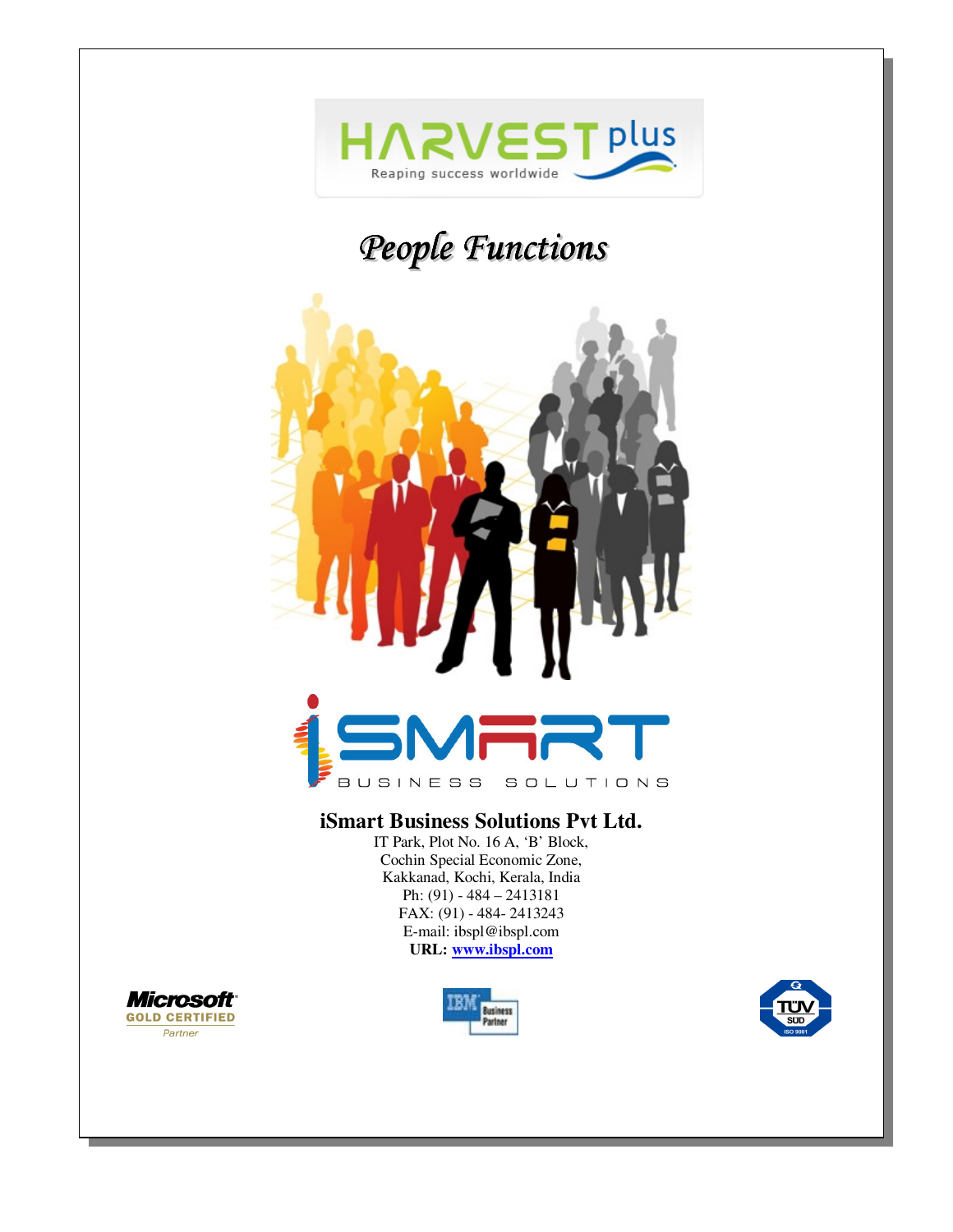

## **Index**





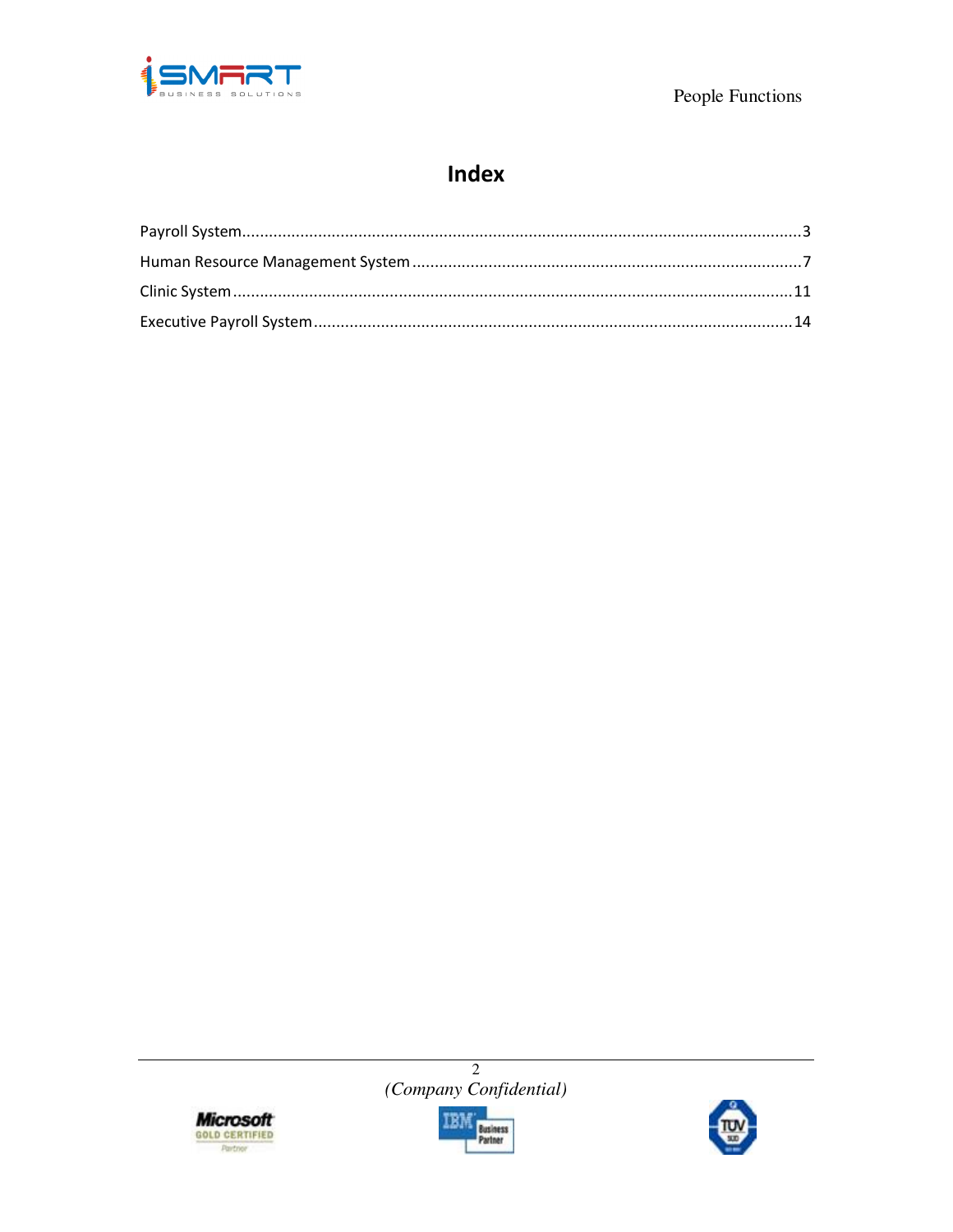

## **Payroll System**

The HARVEST plus Payroll System is designed for the data recording and processing of junior level employees working at units and the head office. The employees include daily rated workers and monthly rated employees other than the executives (staff). The primary function of the Payroll System is to record the work details and compute the wages for the employees. The second major function of the *Payroll System* is to trace the manpower related expenses connected to the wage payment. Plantation being a labor-intensive industry, monitoring of labor expenses on different activities is more important to run the business efficiently.

Generally, payroll is prepared once in a month for a period of one month. Provision to compute payroll on weekly, fortnightly basis is also available depending on the process period. The "Mid month payment" advance is paid based on the number of days or quantum of work performed from the beginning of the month to a specified date. System will compute the mid month advance as per the regulations and recover the advance paid from the month end payment.

This system can generate all the relevant reports also. The *Payroll System* also helps to report the actual expenses as and when it is incurred. In other words, it can generate the report of the actual labour expenses incurred on different cost heads on a day-to-day basis.

The HARVEST plus Payroll system will integrate and work closely with the *Human Resource (HR) System* and *Functional Administration*, where all employee related master data is maintained.





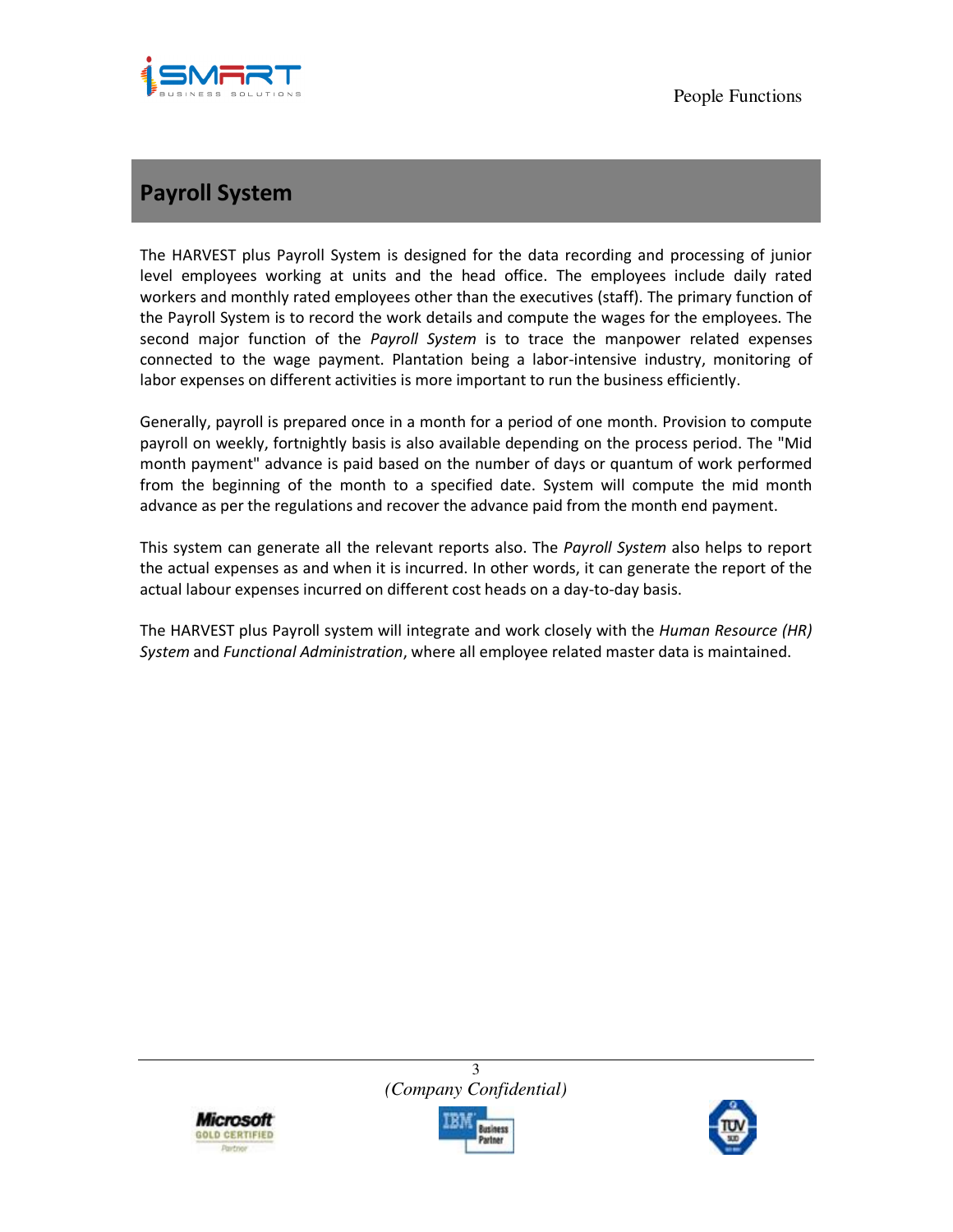

#### **Main Features of Payroll System**

The Payroll System automates the data recording and wage processing of labor and junior level employees working at the unit and head office level. The primary function of this system is to record work details and compute wage for the employees.

The major features of this system are listed below:

- 1. The details of employees from their probation to pension period can be maintained in this system. The history of employees can be entered for the HR details.
- 2. You can define the basic wages of employees based on either their grade and level or category.
- 3. Employee wise supervisor (Mandor) hierarchy is introduced to facilitate the incentive, wage calculation and to expedite the data entry process.
- 4. Competent with the complex incentive computation for oil palm and rubber estates.
- 5. The family details of employees can be captured for the computation of the ration eligibility for their dependents.
- 6. Allocation is introduced to define various allocations such as jobs, allowance, benefits, debit, credit and leaves. Jobs, allowances and benefits allocations of similar types are grouped under allocation groups.
- 7. Various benefits are introduced in this system, which are paid to employees during his/her tenure with the company such as Holiday, Leaves, Ration, Bonus, Arrear, THR etc.
- 8. Accrued leave functionality is introduced in leave computation of employees.
- 9. Various types of deductions can be maintained and deductions are assigned with priority. Recoveries from the gross wage are done based on priority of the deductions.
	- The *Deduction* screen is used to enter the details of various deductions in employee salaries. Deductions can be company deductions, external or statutory and each deduction carries a priority code used while generating reports. The expression used to calculate the deduction amount and the recovery details of each deduction is specified using this screen.
- 10. You can view the equal monthly installments (EMI) of the loan using the **Loan Schedule List** button through *Loan* option.
- 11. This system calculates the incentive based on various harvesting criteria's such block age, performance grade, yield, task etc.
	- $\triangleright$  The incentives will be calculated after deducting penalties that you have set if there







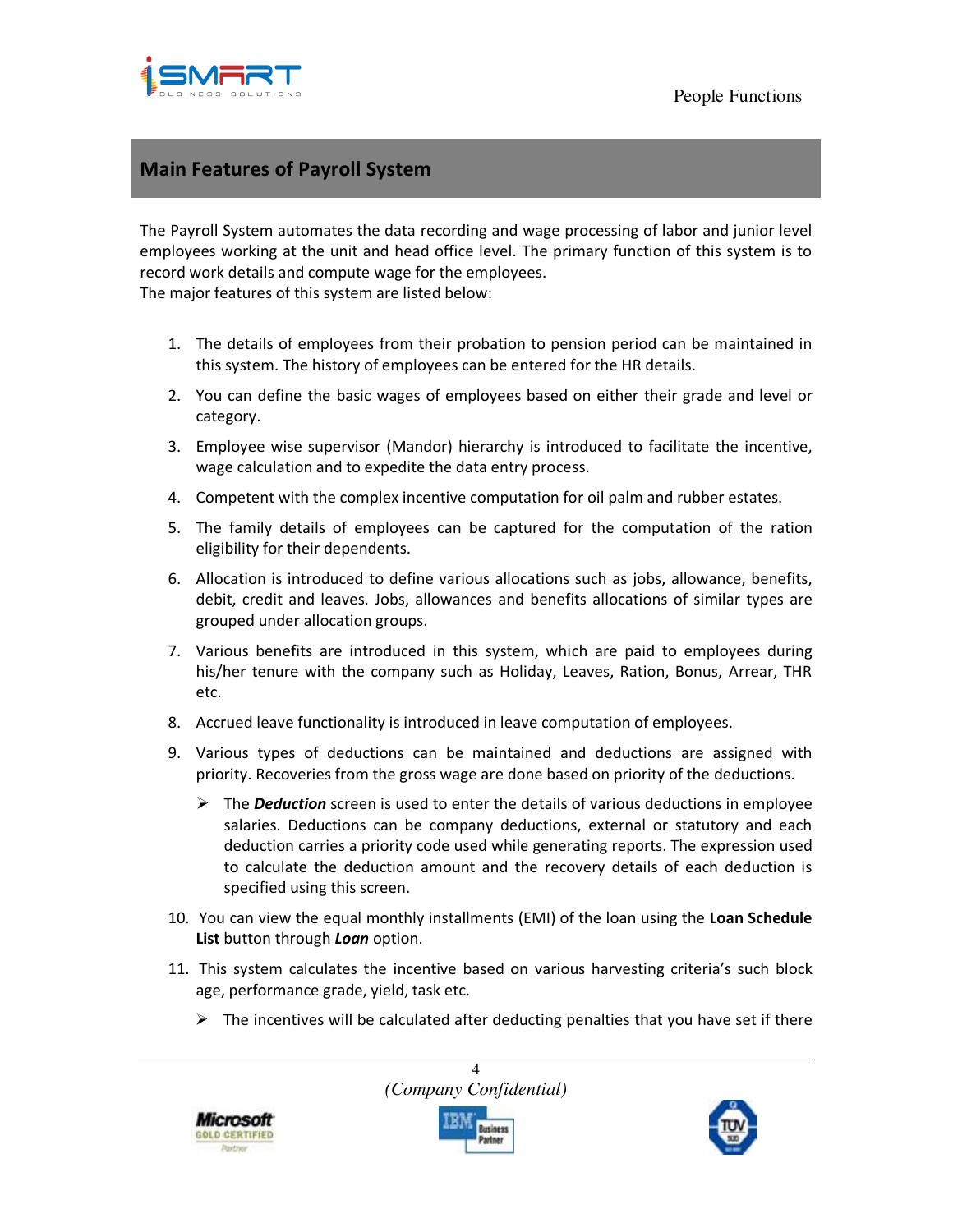

is any deviation from the base task. The *General Penalty Entry* screen is used to capture the penalty details of the employees belonging to the selected administrative unit, on a specified date.

- 12. This system facilitates the transport incentive processing based on employees and vehicle settings. The *Transport Incentive* screen is used to define the incentive details corresponding to various vehicles in the company.
- 13. **Tax:** All the details regarding the tax relief amounts and tax heads are captured through this section.
	- The *Tax Relief* screen helps to enter the tax exemption amounts of the employees for monthly and yearly tax calculation.
	- The *Tax Work Sheet Head* screen is used to define user defined tax work sheet that includes different salary components and expressions for tax calculation.
- 14. In case if there is an undeclared holiday in a week, then some other holiday (like Saturday) will be declared as working day. Such swapping of holidays can be done using the *Swap Day* screen.
- 15. The *Transmittal Slip* screen is used to define the number of transmittal slips that has to be entered for a particular mandatory transactions corresponding to a specified division. The process date of the system can be changed only after entering the specified number of sheets corresponding to the mandatory transactions.
- 16. Analysis of various wage related expenditures based on multi dimension analysis types and analysis codes is possible through this system.
- 17. The *Transaction* screens are used to enter the details of actual mandays utilized for the completion of the job allocations in various blocks corresponding to the specified administrative unit. This can be entered against block, allocation and mandays used. These details are required to analyze actual and budget mandays utilized for allocations.
- 18. This system is competent to manage different types of attendance entry such as daily, supervisor wise (Mandor/Workgroup), hourly and piece rate. The attendance entries can be imported atomically from the third party software.
- 19. The Dry Rubber Content screen is used to enter the factory weight of the task items and the quantity of dry rubber content obtained from these task items, based on work group.
- 20. Tapping System can be defined for the rubber oriented estates.
	- $\triangleright$  Each employee is given a performance grade based on the employee's performance. The *Tappers Performance* screen is used to allocate the performance grade to the employees belonging to the specified workgroup.
- 21. This system allows you to generate *Leave Schedule Report* before the leave is approved.

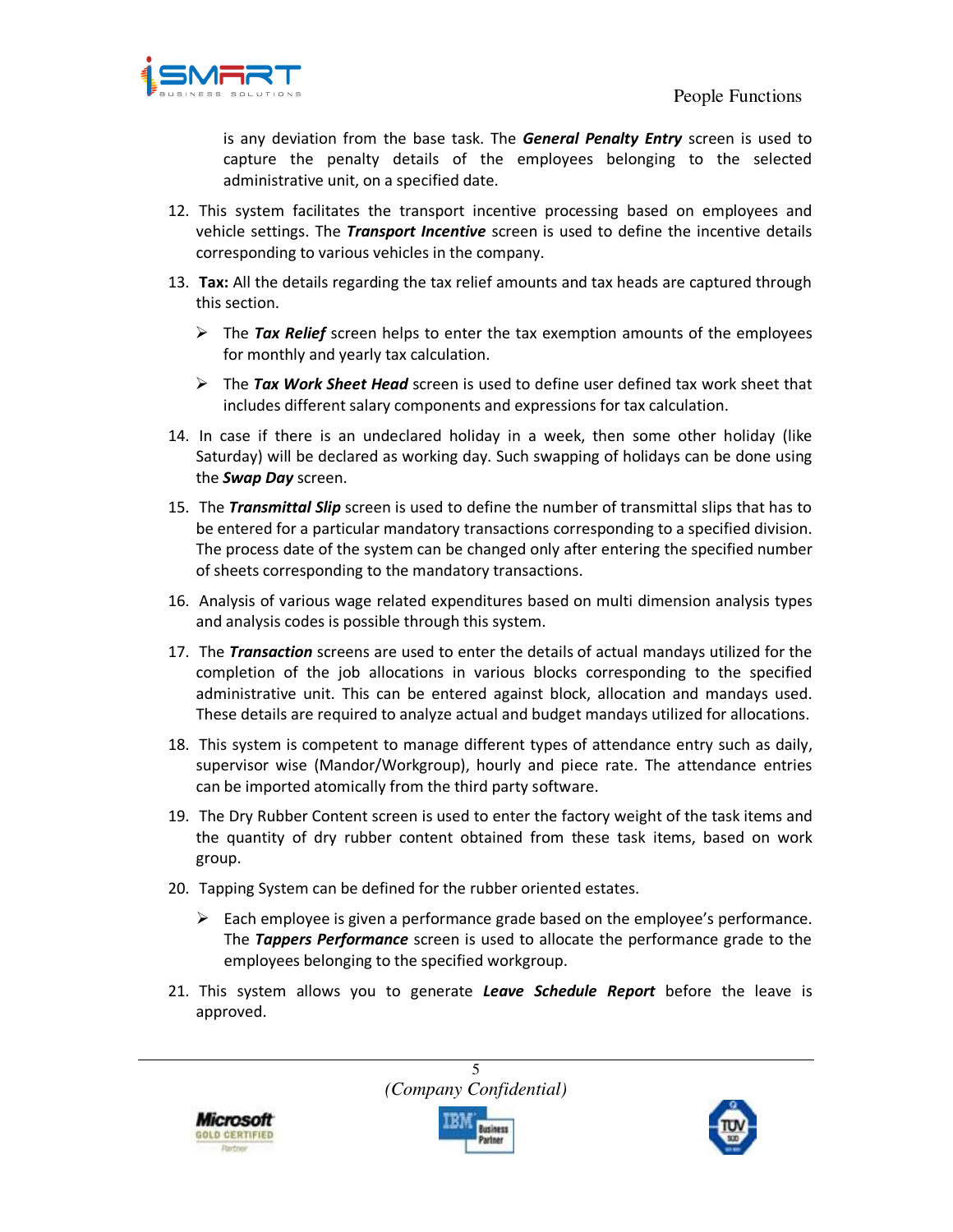

- 22. Sometimes, the employees working in one location may have to work in some other location due to certain reasons. The *Lent Allocation* screen allows you to enter the details of employees lent for performing various allocations in other locations, for a particular period.
- 23. All employees are paid a fixed percentage of their monthly basic salary during middle of the month; this pay is called small pay or mid – month advance. This amount is considered as an advance and is deducted from the month end pay. The mid month advance is calculated through *Mid – Month Advance* screen for the specified month and year, based on the basic wages of each of the employee and percentage of basic wage to be paid as advance.
- 24. .The **Ration Process calculation** is used to calculate the ration of the employees for the specified month and year. The ration items issued for the employees are based on the number of working days/ working hours, different type of dependents and number of dependents, eligible quantity of ration for each of the dependants and the period for which the ration is issued.
- 25. The **Wage Process Calculation** deals with the calculation of the wages to be given to the employees in the company. System is capable of doing the wage process in Employee Category wise.
- 26. The *Account Posting Calculation* screen is used to calculate the expenditures of the company and post these expenditures from Payroll System to General Ledger System. The account posting is done for the employees belonging to a selected category for a specified period.
- 27. **Report Generation:** Various reports are incorporated in the system such as " Pay Reports, Pre Printed Pay Slip, Ration Register, Family Details, Employee History, Employee ID Card, Employee wise Bank Note, Arrear Report, Harvesting Analysis Report, Absent Analysis Report, Harvesting Incentive reports, Tapper Incentive Reports, Statutory Reports, Tax Reports, Tax Statements, Allocation Report, Mandays Exception Report, Mandays Analysis Report etc.
- 28. **Audit Trail details:** The *Process Audit Trail* report records the access details of all users who have done the processes in this system for a specified period.
- 29. Competent with the Data Import/Export from/to external data sources.

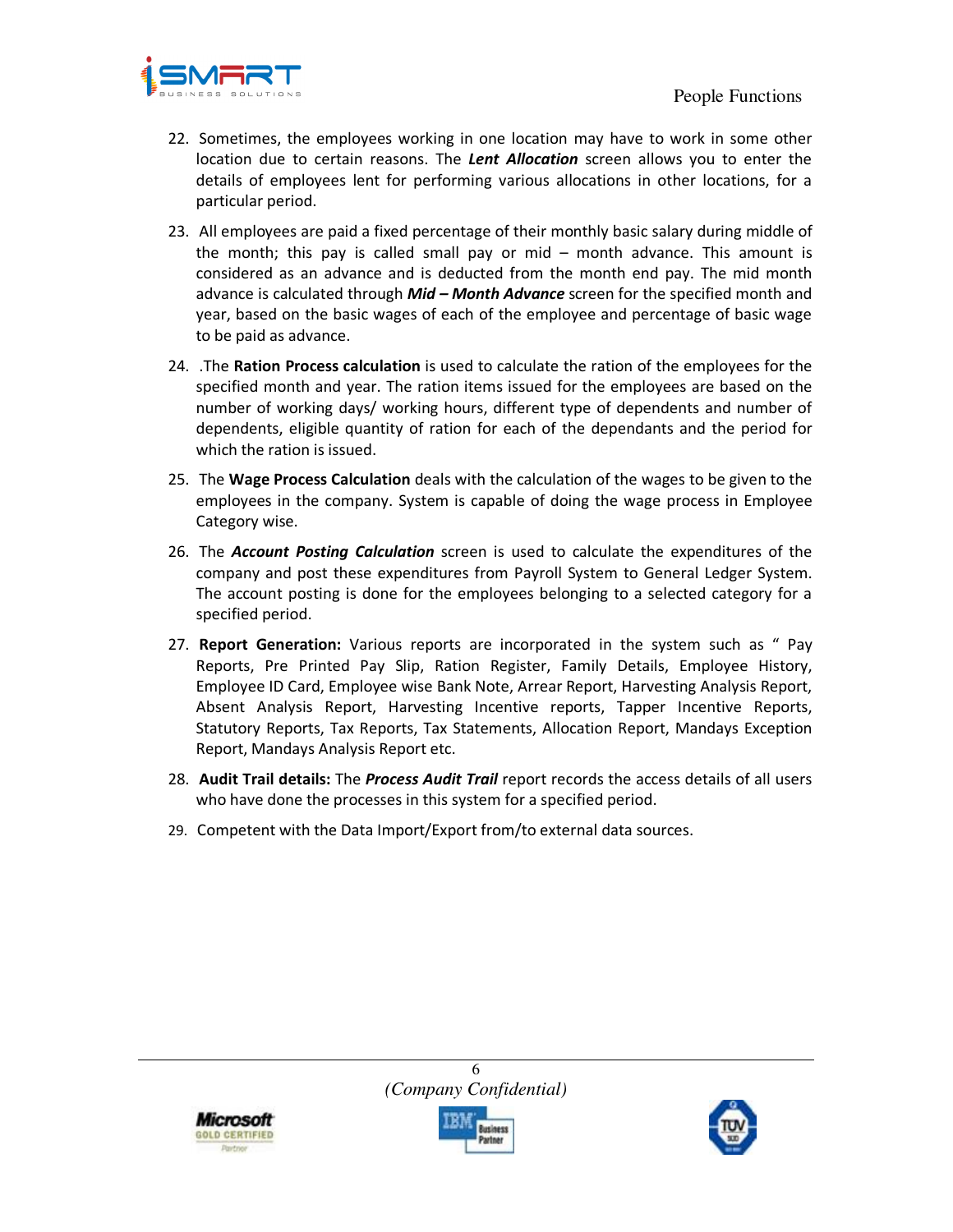

## **Human Resource Management System**

The HARVEST plus Human Resource Management System is designed for data recording and maintaining the details of the employees in an organization. The recruitment, appraisal, training and retirement benefits of employees are the major functions of this system. The overall functioning of an organization is controlled through this system. The employee personal details can be entered through this system. You can define the roles and responsibility, skill, qualification, designation, work area of the employees. You can also define the post, question bank, interview panel, action committee, shortlist type etc. The perks and benefits provided to the employees can be defined through this system.

The resources required in the various departments are listed through a resource request or recruitment plan. The vacancies are declared against a recruitment plan or resource request and the vacancies are advertised for the recruitment of candidates Resumes are collected from the candidates and short listing is done based on the test or interview conducted. The employment offer is sent to the selected candidates and appointment is done for these candidates. A rejection or apology letter is sent to the candidates who have not been selected. The employees are sent to other administrative units or departments on deputation.

The appraisals of the employees are done periodically and increment is given to them. The perks and benefits such as house or servant are provided to the employees. Also insurance, medical reimbursement, awards and compensations are provided to the employees. Training details and the evaluation of employees based on the training is also capturing. The suggestions or complaints against the employees are also collected and warning or actions are taken accordingly. The data of the incoming or outgoing of the employees are tracked using a register.

The details of the documents collected or issued to the employees are recoded through this system. Also an exit interview is being conducted while an employee is resigned from the organization. We can also do the retirement benefits of an employee. The details of the documents collected or issued to the employees are recoded through this system. This system also produces all the desired reports required for monitoring and controlling the system.

HARVEST plus Human Resource Management system will integrate and work closely with the *Payroll System* and *Functional Administration*, where all employee related master data is maintained.



7 *(Company Confidential)* 



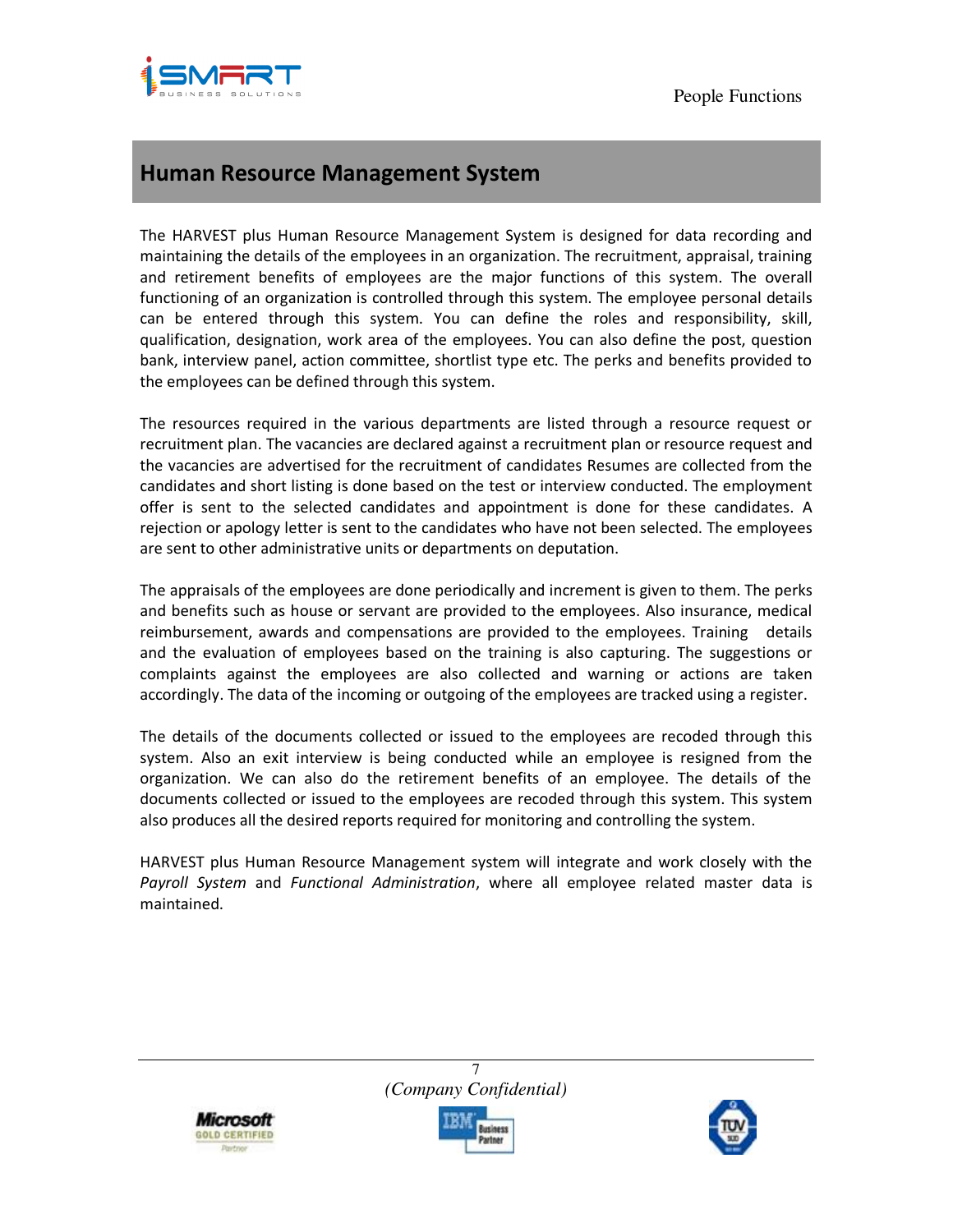

#### **Main Features of Human Resource Management System**

This system is designed for data recording and maintaining the details of the employees in an organization. The recruitment and appointment details of the employees can be recorded in this system.

The major features of this system are listed below:

- 1. This system is capable to record the family details, designation and responsibility of the employees in the organization.
- 2. The *Resource Request* screen is used to enter the details of resource requests raised from the specified administrative unit and department.
- 3. **Recruitment:** This system will record all the details related to the recruitment process.
	- A *Recruitment Plan* can be made for a period based on which the recruitment is to be done in the organization.
	- $\triangleright$  While creating a recruitment plan the details of employees who are retiring in that period can be seen.
	- The *Vacancy Declaration* screen is used to declare the job vacancies based on the recruitment plan or resource request or both. The skills and number of years experience required for the specified post can be entered.
	- The *Advertise Vacancy* screen is used to enter the details of the advertisement done for calling applications for a declared vacancy.
	- The *Resume* screen is used to enter the details of the resume received in the company from various candidates.
	- The *Resource Querying and Shortlisting* Screen is used to sort or shortlist the details of the candidates or employees for recruitment from the posted resume.
	- $\triangleright$  All the details related to interview process such as interview panel, question bank can be defined in the system.
	- The *Test Scheduling* screen is used for scheduling the tests for the shortlisted candidates. You can also print a call letter for the shortlisted candidates. The time and date and venue at which the test is to be conducted can also be specified using this screen.
	- The *Interview Scheduling* screen is used for scheduling the interview for the candidates based on different interview shortlists.

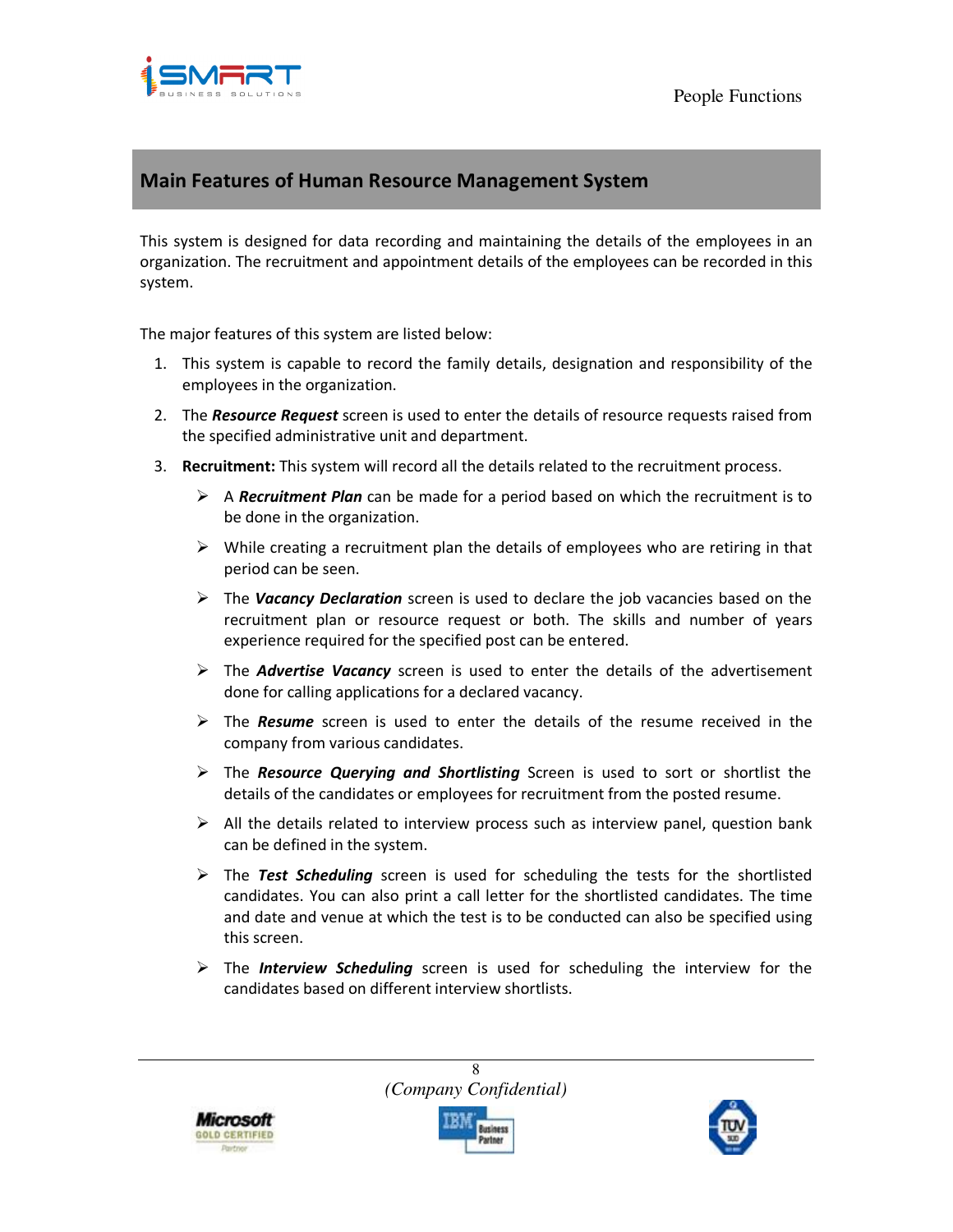

- The *Test and Interview Result* screen is used to enter the results of the tests and interviews conducted.
- $\triangleright$  The candidates who were rejected from the interview or test conducted are issued a regret letter through *Rejection Letter* screen.
- The *Employment Offer* screen is used to prepare employment offer for the final short listed candidates. You can enter the date of join, division to be joined, probation duration, proposed salary and the terms and conditions that are applicable to the candidates.
- The *Appointment* screen is used to enter the details of the new employees selected through the recruitment process in the company. The details of technical, educational, training attended, experience of the candidate can be captured through this screen. The terms and conditions and training recommendation details for this candidate are also specified through this screen.
- The *Vacancy Closing* screen is used to close the vacancies under a particular vacancy declaration that are already filled.
- 4. The employees appointed in this system are available in all other modules of HARVEST *Plus*.
- 5. The *Resource Allocation* screen is used to allocate employees of a specified administrative unit to a specified work role under a particular work area. The roles and responsibilities, the work assigned and the supervisor under which these employees have to work can be entered through this screen.
- 6. The deputation details of employees can be recorded and at the time of settlement the payment request is generated in Cash Book System.
- 7. The *Deputation Settlement* screen is used to enter the details of settlement of bills to the deputed employees.
- 8. Provision is there to schedule the appraisals and to update the results.
	- The *Appraisal Scheduling* screen is used to prepare a schedule for the appraisal of the employees belonging to a specified administrative unit in a particular designation for a specified period.
	- The *Appraisal Result* screen is used to record the results of the appraisal as per the appraisal scheduled.
- 9. **Perks and Benefits:** This system allows you to record the details of the perks and benefits provided to the employees by the company. This includes the awards or compensation and insurance.
	- $\triangleright$  The details of the extension, release or cancellation of the perk allotted to an employee can be defined.



9 *(Company Confidential)* 



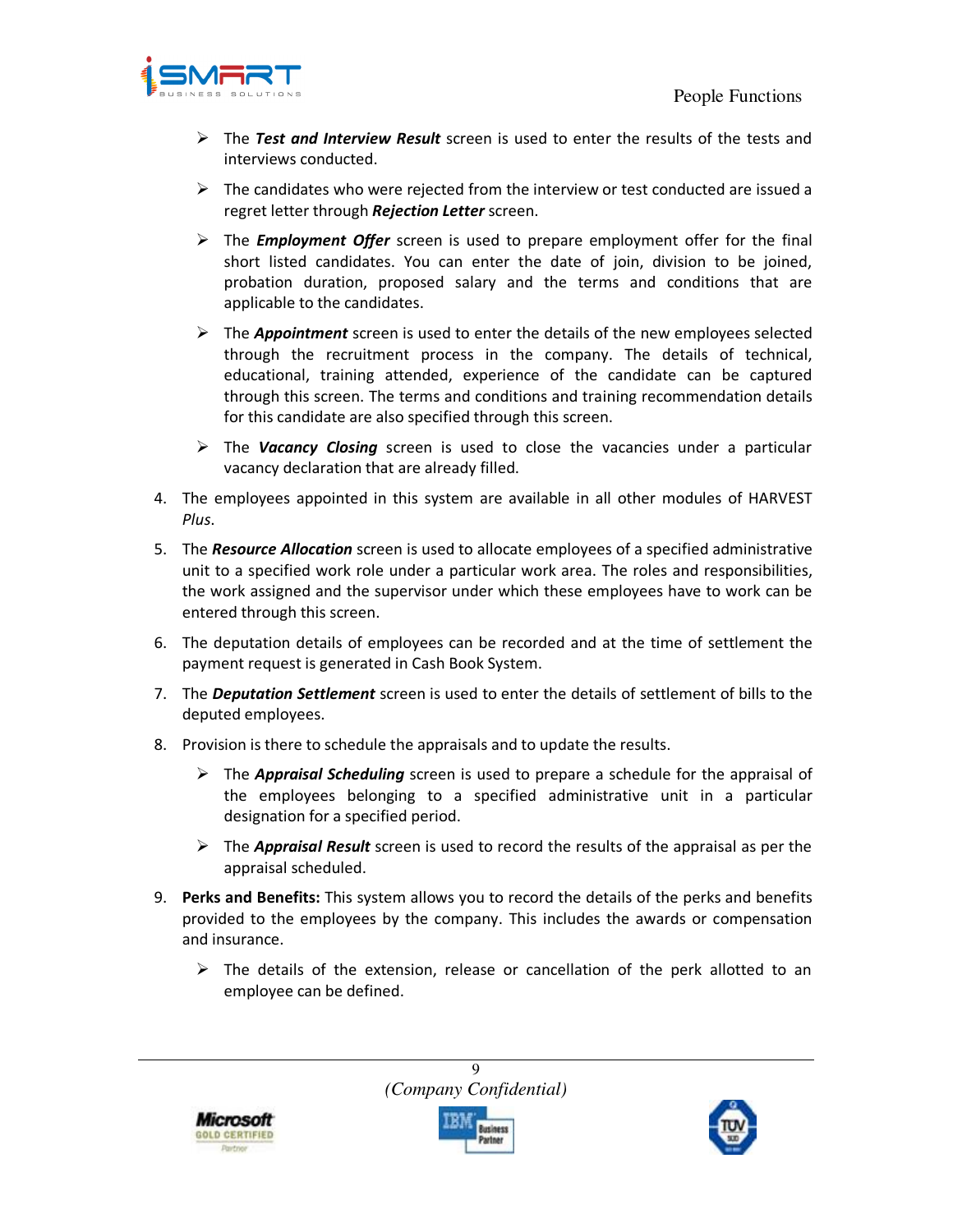

- $\triangleright$  The details of the medical reimbursement, insurance and awards and compensations provided to the employees can be defined. Medical reimbursement is done based on mediclaim settings.
- 10. The deputation advance, settlement and awards are getting updated to Payroll System.
- 11. **Training:** This system allows us to prepare training plan. And we can do the training recommendation with or without considering the training plan. Based on this we can schedule the training and training evaluation.
- 12. The *Suggestions/Complaints* screen is used to record the suggestion or complaint that has been raised either against the company or employees.
- 13. The *Action* screen is used for tracking the solutions or actions taken for the suggestions or complaints raised. The details of the decisions taken and the committee members involved for solving the issues can also be specified.
- 14. The warning letter is issued for giving a warning to the employees corresponding to a specified action reference number.
- 15. The *Exit Interview* screen is used to record the details of the exit interviews conducted to those employees who are resigning from the company.
- 16. Document flows and movement register is maintained to record the incoming and outgoing of the employee during the office hours.
- 17. The employee retirement can be scheduled in this system and also you can calculate the retirement benefits based on the settings.
- 18. Organization Chart can be generated from this system automatically based on the reporting structure.
- 19. **Report Generation:** Different analysis reports are included to analyze the employee's performance, company's expenditure towards the employees.





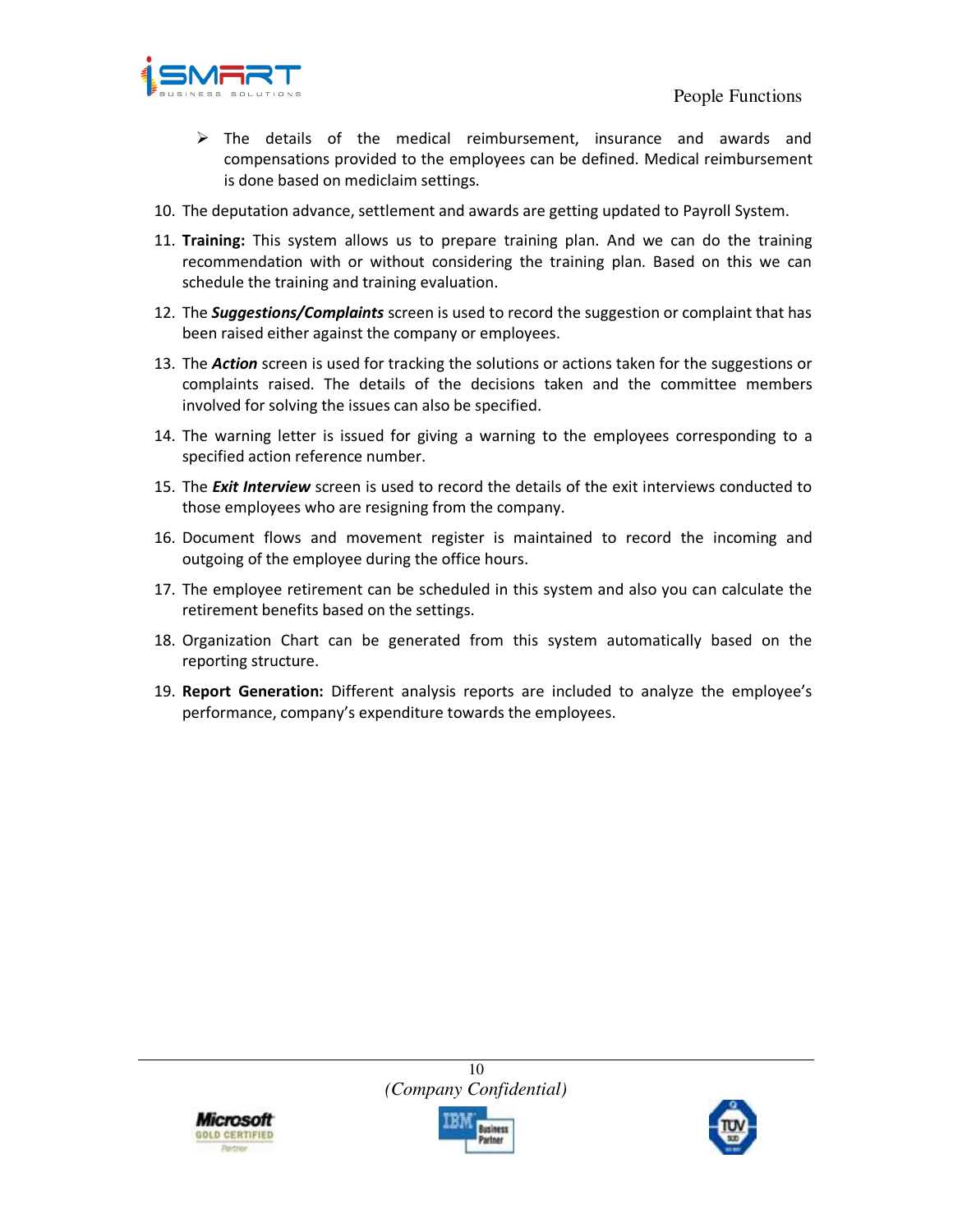

## **Clinic System**

The HARVEST plus Clinic System automates the functioning of the clinic in the estate and the various sub clinics functioning under them. It keeps track of the treatment given to the employees, their dependents and other people. This system maintains the record of the patient registers and provides unique patient identification numbers. This system provides information on the list of consultants and personal doctors of the patients. This system contains provisions to enter the requirements specified during the treatment of patient such as medication or scheduled tests. This system keeps track of the patients medical and treatment history, allows emergency admissions in accident cases and details of billing. This system takes care of the immunization provided to the employees in the estate. This system records the details of births and deaths occurring in the clinic. Also this system records the details of physical fitness of the candidates short listed for recruitment to the company. The details of family planning done to the employees are also recorded in this system.

The details of the pharmacy working in the clinic are recorded in this system. The stock is maintained for the materials, medicine and chemicals at the Inventory Store. This system will provide facility to enter the details of materials at the clinic store and the medicine and other pharmacy items issued to the sub clinics from the main store. This system provides facility to track the return of unused materials from the polyclinic to the store or warehouse. This system updates the journals to HARVEST plus General Ledger System. The system can generate all relevant reports like B-Book, C-Book, Medicine Usage register, Treatment cost registers etc.





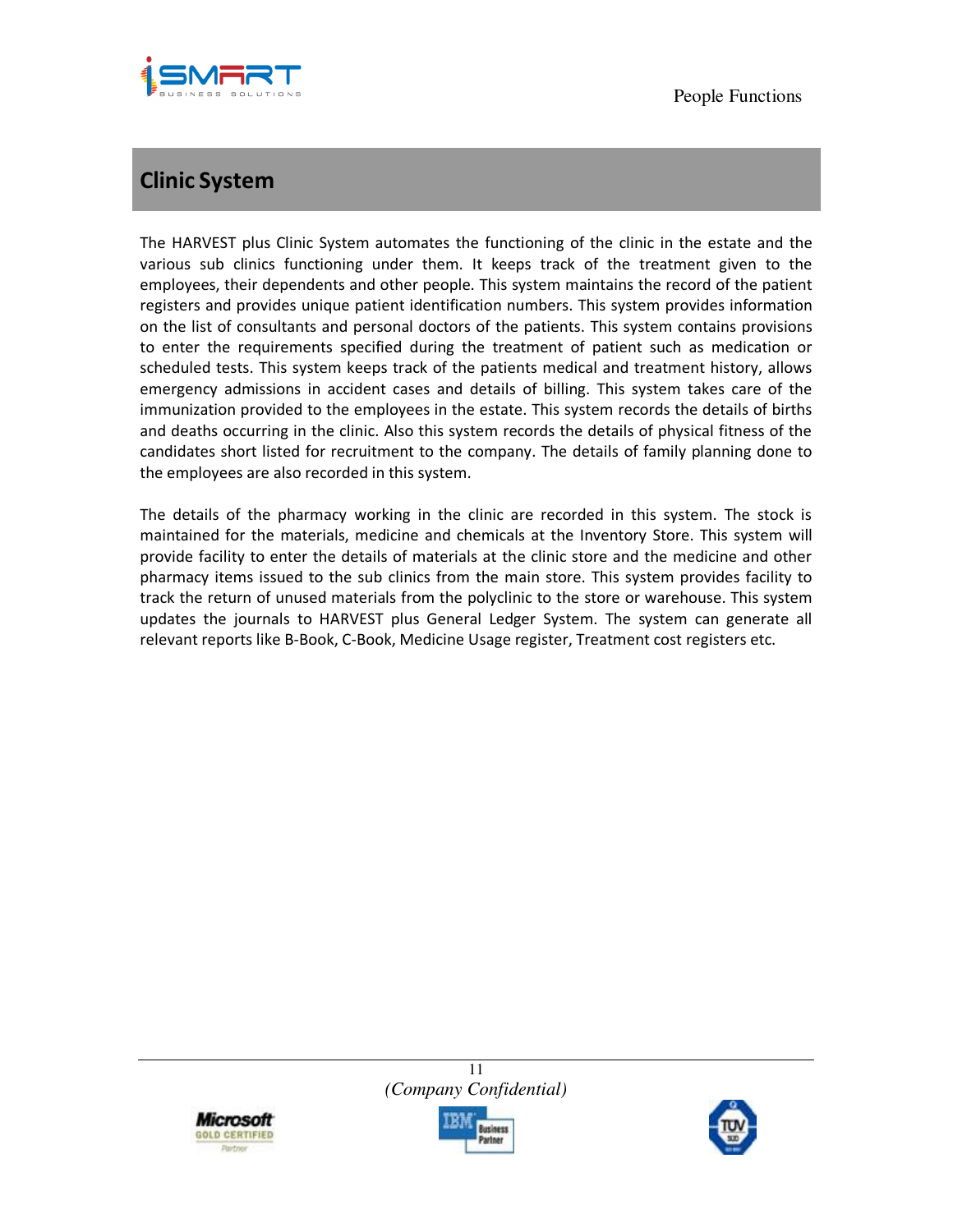

#### **Main Features of Clinic System**

This system facilitates the functioning of clinic at the estate and the sub clinics functioning under them.

The major features of this system are:

- 1. This system facilitates the clinic and sub clinics functioning in the company.
- 2. The disease category wise information of patient's visit to the clinic is maintained in this system.
- 3. The details of the set of common diseases found in the region can be recorded in this system.
- 4. This system maintains the details of the laboratories functioning under the clinic and laboratory tests conducted in these laboratories.
- 5. This system maintains the record of the doctors and the visiting doctors working in the clinic.
- 6. The referral hospitals recognized by the company can be defined in this system.
- 7. This system records the details of the medical tests conducted to the candidates short listed by the company.
- 8. This system maintains the details of the medical card or health card issued to the employees.
	- $\triangleright$  All the transactions regarding the treatment of the patients will be based on the medical card number issued to them.
- 9. The details of the diagnosis done by the patients are recorded in this system.
- 10. This system maintains the details of pharmacy functioning at the clinic.
	- $\triangleright$  The materials, for which Clinic module will do a receipt against the issue made by Inventory and the clinic stock will be updated immediately.
	- $\triangleright$  The medicines, lab chemicals and other materials required at the clinic are issued from the stores or warehouse to the main clinic.
	- $\triangleright$  The sub clinic procures medicine and lab chemicals from the main clinic.
	- $\triangleright$  If a medicine is not listed in Inventory module then user can simply type it in drug shop prescription.



12 *(Company Confidential)* 



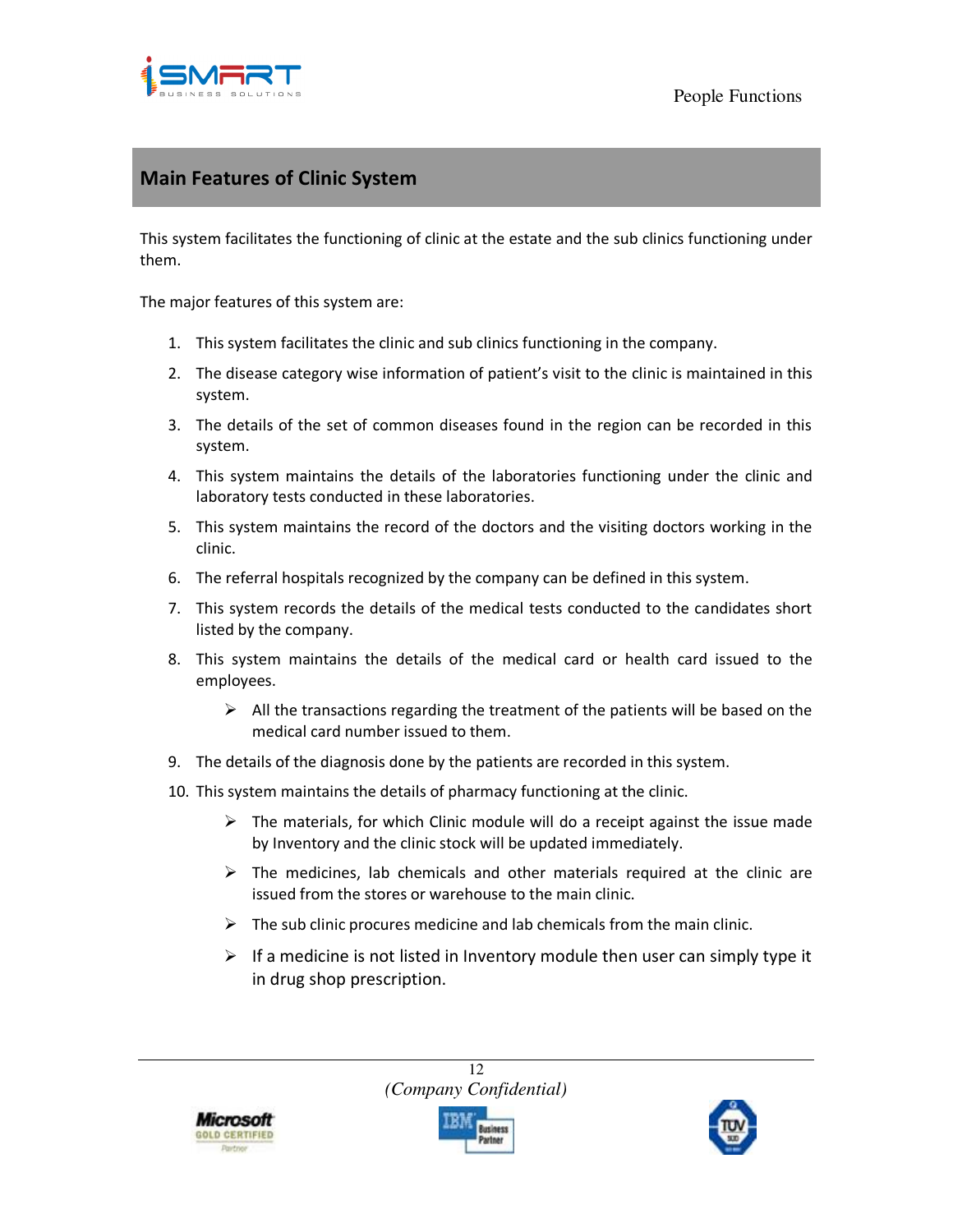

- $\triangleright$  The material requests are placed from the sub clinics to the stores, ware house or clinic.
- 11. The system will provide facility to track the return of unused materials from the clinic to the store or warehouse.
- 12. This system keeps tracks of the treatment of referral cases of the clinic.
	- $\triangleright$  The patients can be referred to the clinic or referral hospitals for further treatment, after getting approval from General Department.
- 13. This system takes care of the billing of the expenses of the out patients. The doctor's consultation charges, investigation charges, medicine charges are included. And the billing of expense will be posted from this system to the Harvest General Ledger system.
- 14. The details of the immunization done against various diseases for the people of various age groups are taken care in this system.
- 15. This system records the details of the accidents caused to the employees. The details of the insurance policies issued to the employees are also recorded in this system.
- 16. The details of the births and deaths occurring in the clinic are recorded in this system.
- 17. The details of family planning done to the employees are recorded in this system.
- 18. Various reports are incorporated to the system such as B-Book, C-Book Medicine Usage register, Treatment cost registers etc.





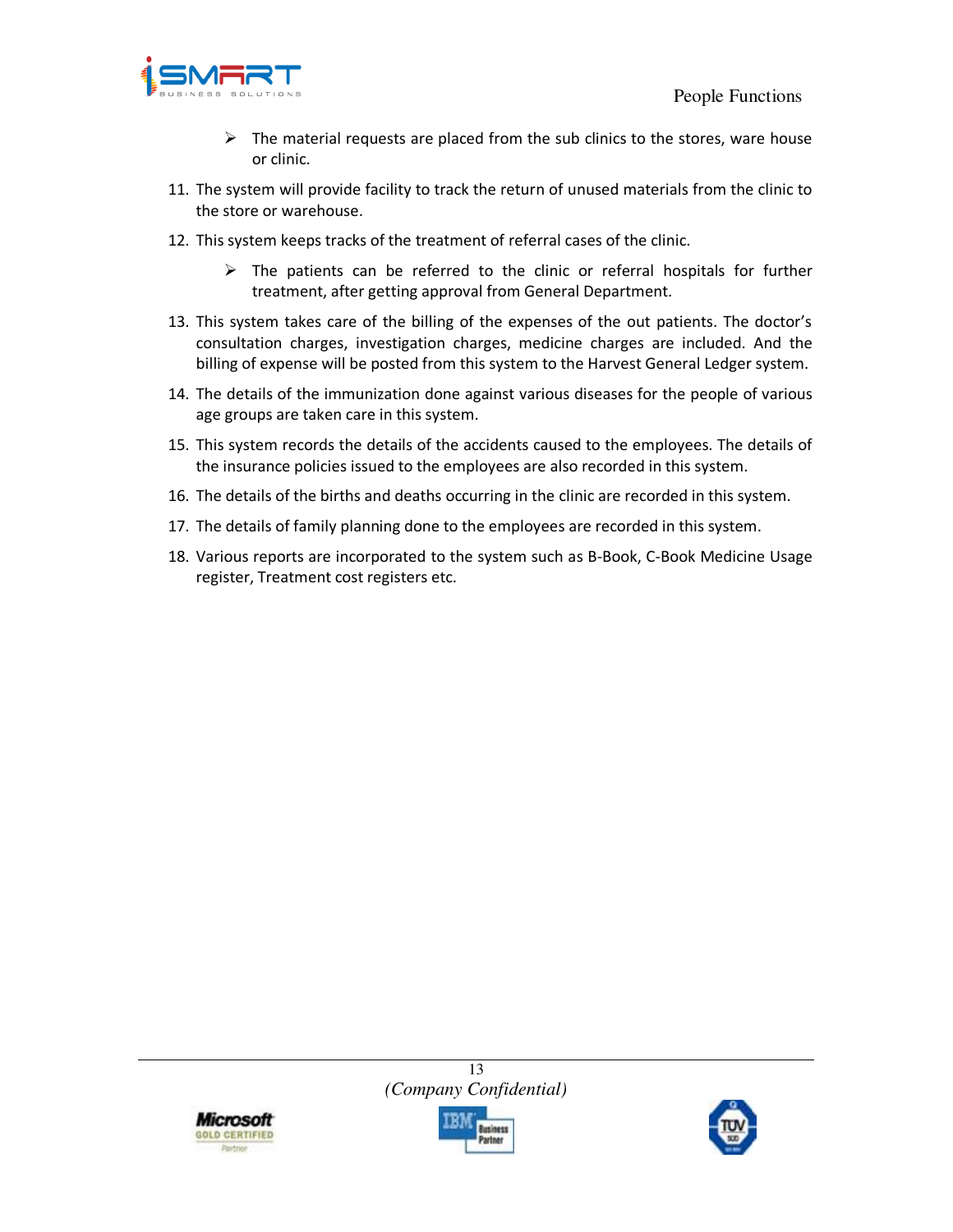

### **Executive Payroll System**

The HARVEST plus Executive Payroll System is designed for the data recording and processing of executive level employees of the organization. This system takes care of the, salaries and allowances of the executive staffs. It also maintains the history of executive employees.

Besides maintaining the salary details, the system records the promotions and transfers of employees. You can also enter the details of allowances and benefits provided to the executive employees through this system. You can also record the details of provident fund, fund transfer to personal accounts etc of the employees. With the help of this system you can maintain the employee's leave and loan details.

The employee salary can be calculated including all earnings and deductions. The overtime and active allowances applicable to the employees can also be calculated. The bonus process enables you to find out the bonus amounts to be provided to the employees. The income tax can be processed separately and can be posted to the Payroll System.

The system generates yearly statutory statements. The system also enables bank transactions of the employee to be done through the company's accounting department. It can have 'n' numbers of allowances and deductions, bank and cash payments, benefit calculation, income tax statement, accounts updation, leave maintenance, loan and other deductions.





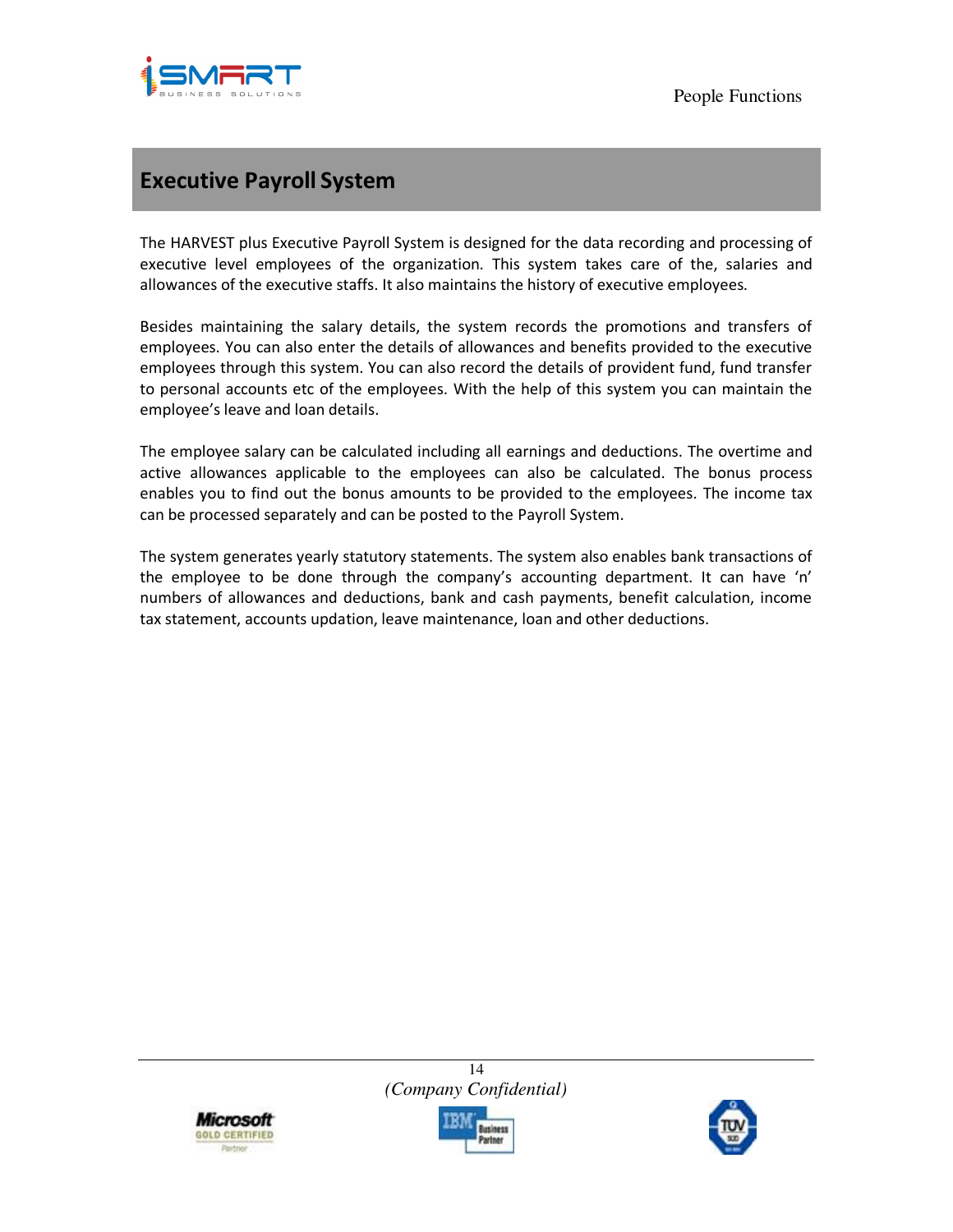

#### **Main Features of Executive Payroll System**

The Executive Payroll System automates the data recording and wage processing of executive level employees.

The major features of this system are listed below:

- 1. Through this system you can define the department, grade and level of employees.
	- $\checkmark$  Payment can be defined for this grade and level and thus the salary of an employee can be calculated from this grade-level pay definition.
- 2. Employees can be grouped in different category and the salary structure of each category can be specified in the employee category definition.
- 3. You can define the earnings, benefits and deductions to be allocated to the executive employees.
	- $\checkmark$  User has the provision to set the locations applicable for each earning and deduction.
- 4. The salary accounts can be defined in multiple levels. It can be set employee category wise as well as employee wise. It provides extended flexibility to the system.
- 5. **Leave:** The leaves that can be allotted to the executive employees can be defined through this system. Leaves can be defined with different criteria applicable to different employee categories.
	- $\checkmark$  The leave application details of executive employees can be entered.
	- $\checkmark$  Slab criteria can be defined for each leave and the eligibility of a particular leave will be checked at the time of leave application. Two levels of approving the leave are provided in this system.
- 6. **Attendance:** The daily and monthly attendance of the employees can be entered through this system. Attendance of employees can be entered manually as well as it can be retrieved from the biometric system.
- 7. **Loan:** Employees will be eligible for different types of loans from the company. You can define different criteria of loans through this system.
	- $\checkmark$  In this system you can enter the loan issue details of employees. The loan installment amount will be calculated automatically by this system from the principle amount, interest type and the number of installments and it will be deducted from employee's salary.